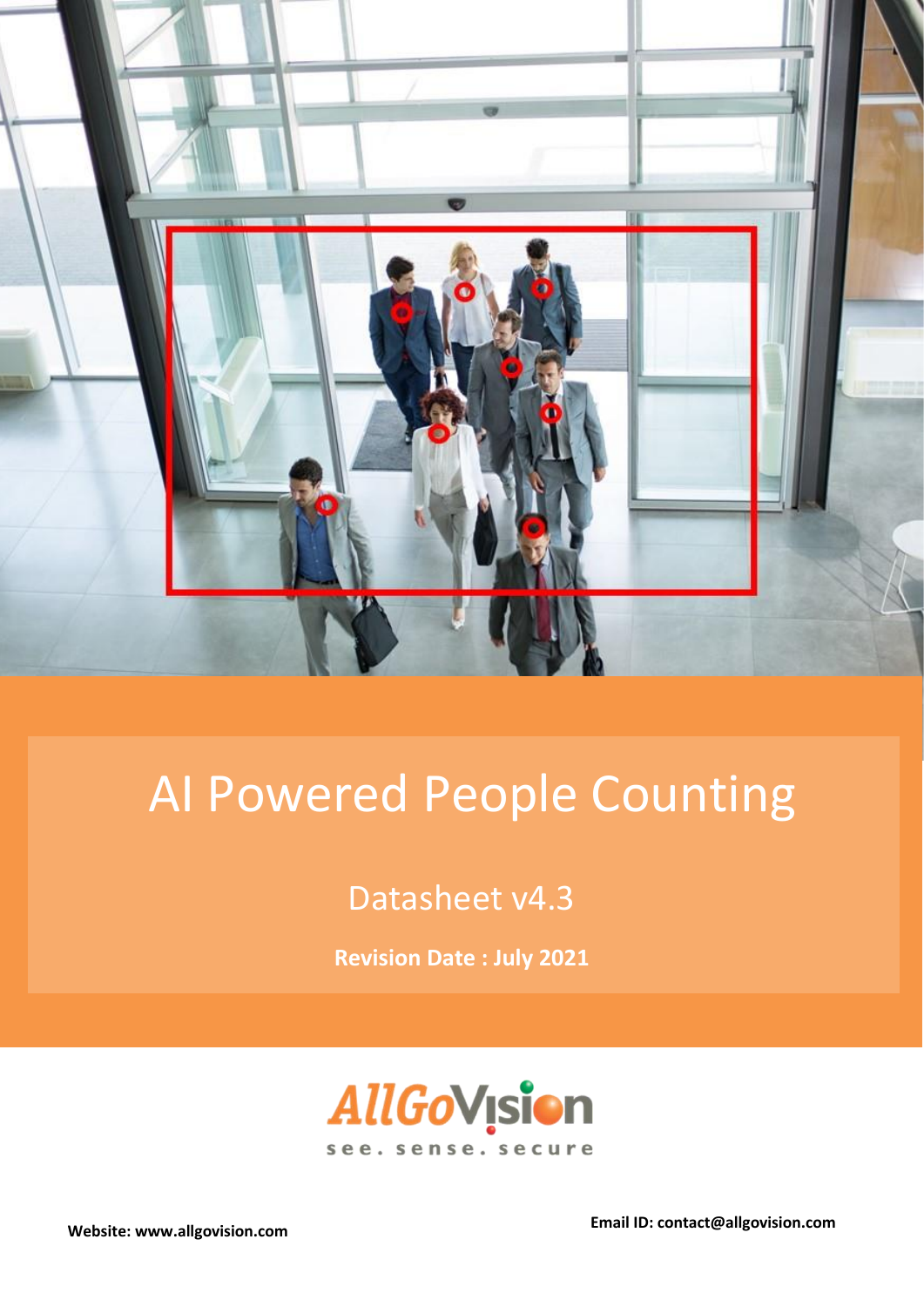## **Contents**

#### **COPYRIGHT INFORMATION**

© 2021 AllGoVision Technologies Private Limited, Bangalore, India. All Rights Reserved.

All information contained in this document is the property of AllGoVision Technologies Private Limited., It is not to be disclosed by the recipients to third parties, neither allowed to be reproduced by or for third parties in any form or by any means, electronic nor mechanical, including photocopying, without prior written permission from AllGoVision Technologies Private Limited.

**1**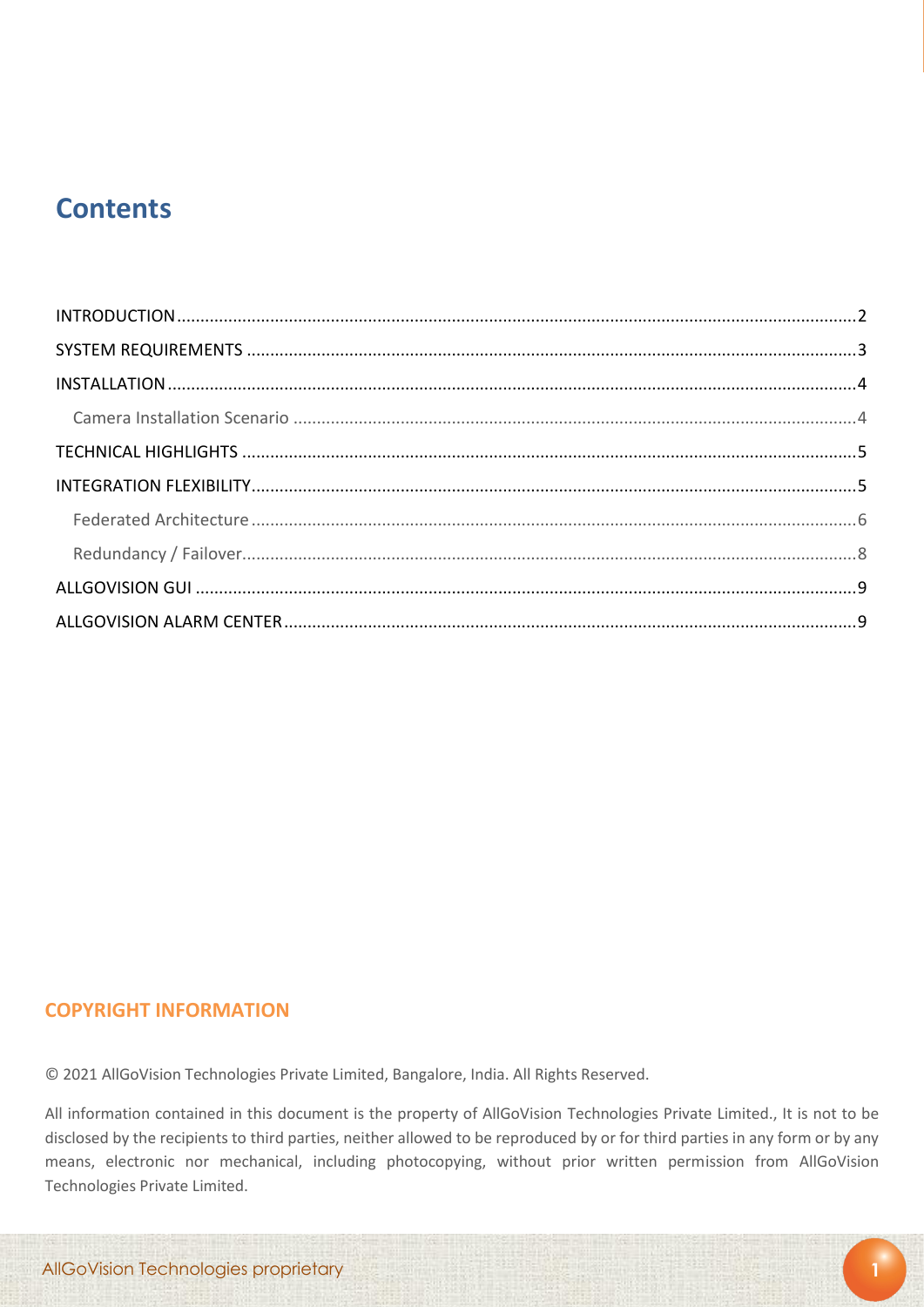#### **INTRODUCTION**

**People Counting:** The People Counting feature detects the number of people traversing a certain passage and provides traffic-flow measurement with real-time or periodic reporting as per user specifications. This feature can be easily installed and integrated with existing infrastructures and produce precise people counts with high accuracy. Thanks to the instant, real-time people count data, end-users can easily monitor traffic, calculate footfall patterns, analyse conversion ratios, and increase customer experience by optimizing the building layout and staffing levels. Common applications are in retail, transportation, and BFSI segments where business owners want to enhance operational efficiency and profitability.

**Deep Learning**: A subset of Artificial Intelligence, Deep Learning technology exposes machines to high volumes of tagged data. The machine is then tasked to 'learn', 'analyse', and 'detect' the same information in new datasets which ensures more proficient detection and identification of objects. Since Deep Learning technology is also powered by robust hardware infrastructure, the analytic output is better and faster.

**Use of Deep Learning in People Counting:** The use of Deep Learning for People Counting brings it closer to human perception. Advanced Deep Learning methods can assess large datasets of moving objects and the layered filters can take the minutest details into account. This increases the degree of accuracy in generating people counts. Thanks to the technology's improved processing performance and superior object classification capabilities, it can efficiently detect and identify multiple object types with low visual biasing and false alarms.



#### **AllGoVision People Counting Flow**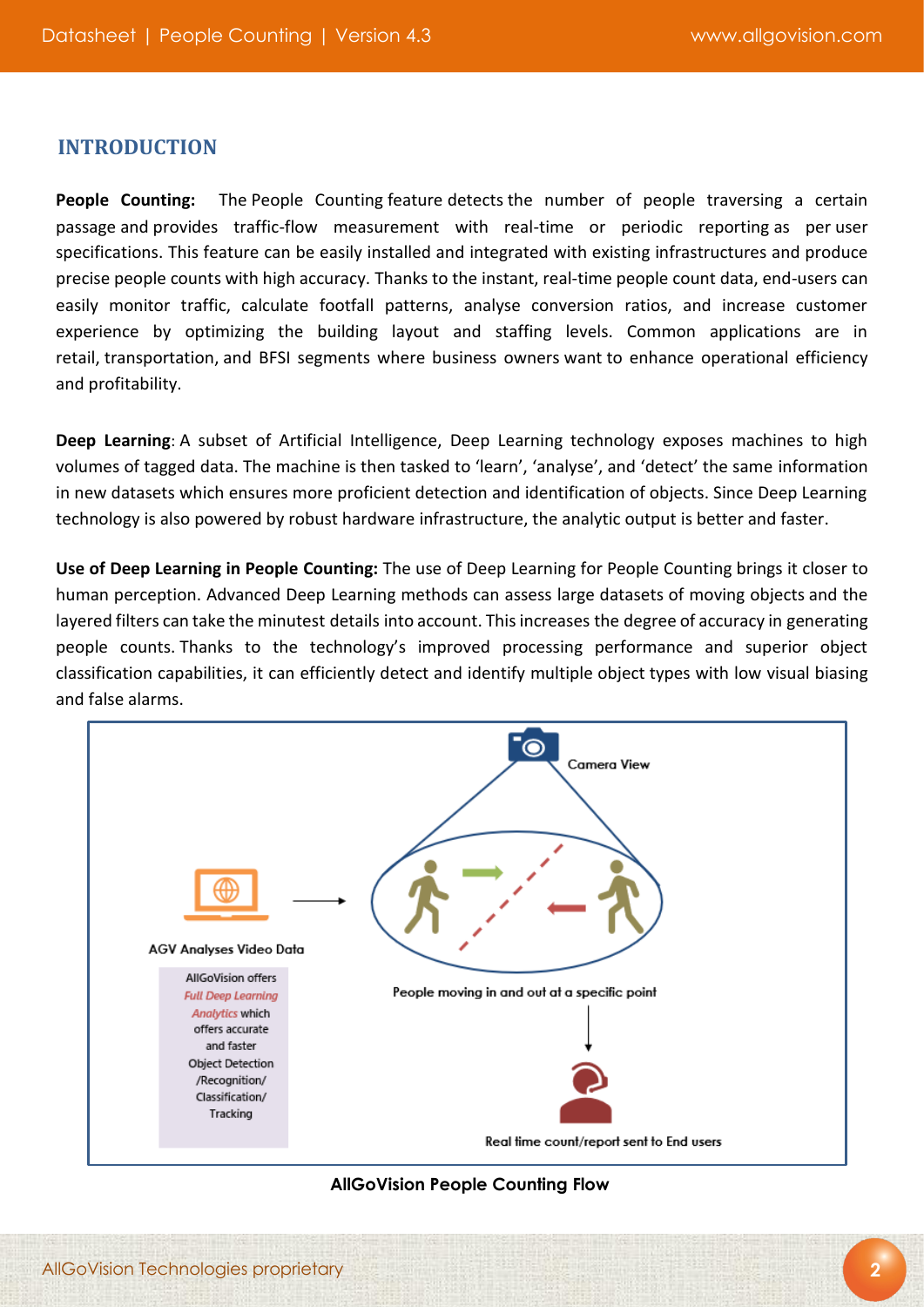### **SYSTEM REQUIREMENTS**

AllGoVision analytics has the following system hardware and software requirements.

| <b>CATEGORY</b>                              | <b>REQUIREMENT</b>                                                                                                                                                                                 |
|----------------------------------------------|----------------------------------------------------------------------------------------------------------------------------------------------------------------------------------------------------|
| <b>Operating System</b>                      | Ubuntu server 18.4, Windows Server 2016, Windows Server 2019                                                                                                                                       |
| <b>Network</b>                               | Ethernet, 1GB or higher recommended                                                                                                                                                                |
| <b>Hardware Requirements</b>                 | x86_64 Platform, AVX 2 Support 6 <sup>th</sup> Gen and above + Nvidia GPU                                                                                                                          |
| <b>Frame Rate</b>                            | Frame Rate > 10 fps                                                                                                                                                                                |
| <b>Database</b>                              | Maria DB (X64) 10.3.13.0                                                                                                                                                                           |
| <b>Stand Alone version camera</b><br>support | Camera Models from Axis, Pelco, Bosch, Hikvision, Honeywell, IQinvision, Sony,<br>Dahua, Panasonic, Brickcom, Indigovision, Cisco, Samsung, Acti, Digital Watchdog,<br>and others (ONVIF Cameras). |
| <b>VMS Support</b>                           | Honeywell DVM, Honeywell Maxpro, Milestone, Genetec, IndigoVision, ExacqVision,<br>Cognyte (Verint), Bosch, Network Optix                                                                          |
|                                              | Note: With VMS all cameras supported by VMS will be supported                                                                                                                                      |
| <b>Reporting &amp; Analysis</b><br>Software  | <b>AllGoVision Alarm Center</b>                                                                                                                                                                    |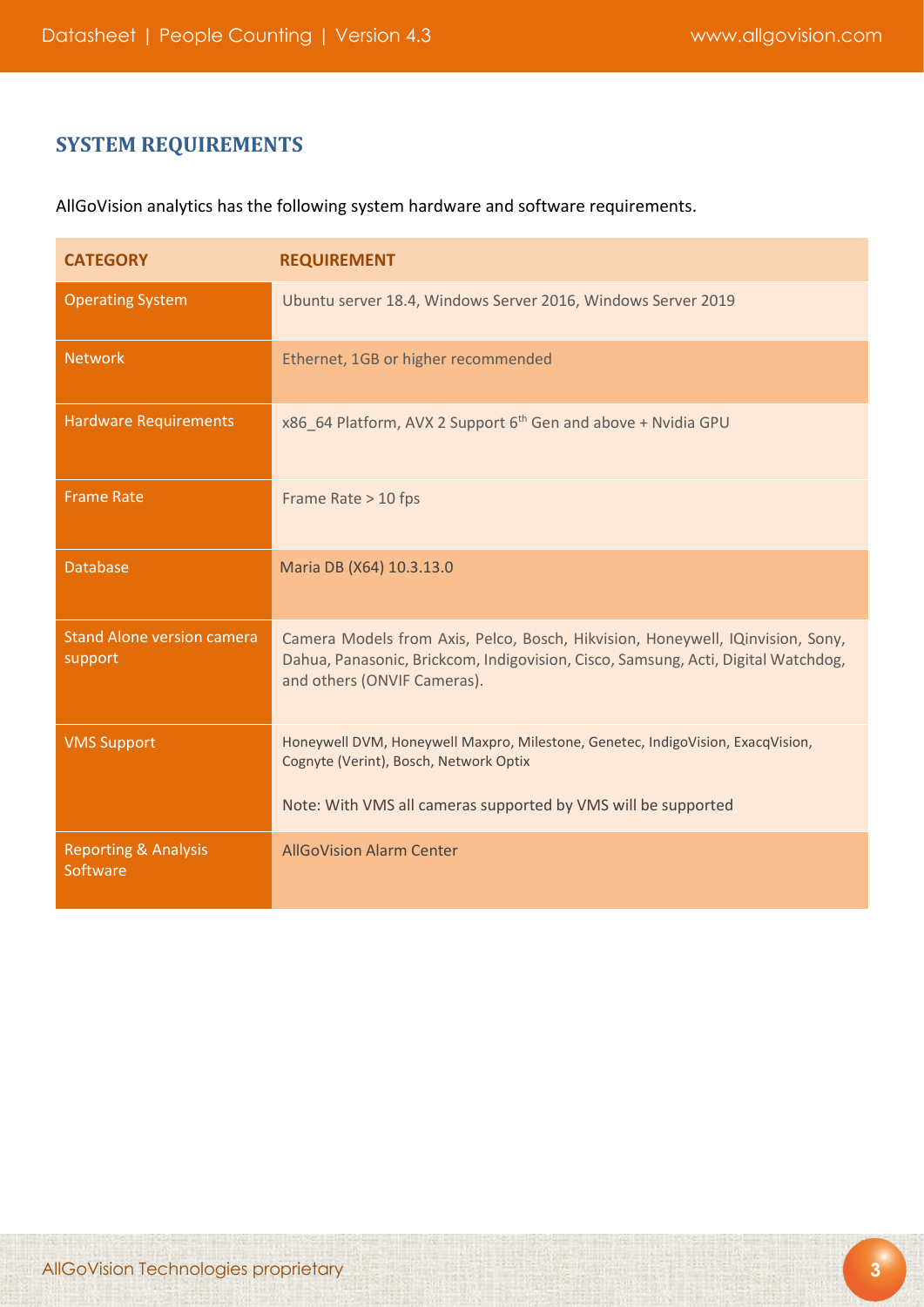#### **INSTALLATION**

The software is easy to install and simple to use with intuitive GUI. The AllGoVision people counting supports counting of people traversing a certain passage.

<span id="page-4-0"></span>**Camera Installation Scenario** 

It supports 2 types of camera installations:

- **Angular**: For applications like city surveillance to cover wider area (up to 30 degrees Angular Placement is possible).
- **Overhead**: For the installation like in entry/exit points. Minimum height should be 9 feet. The width coverage is typically 0.8 times the height\*

\* The exact width depends on the camera model and setup. The above ratio is just a general approximation.

The application is integrated with advanced Auto Report E-mailer. The application facilitates in generating and exporting the Text, Graphical Reports.

• **Environment**: Indoor or Outdoor

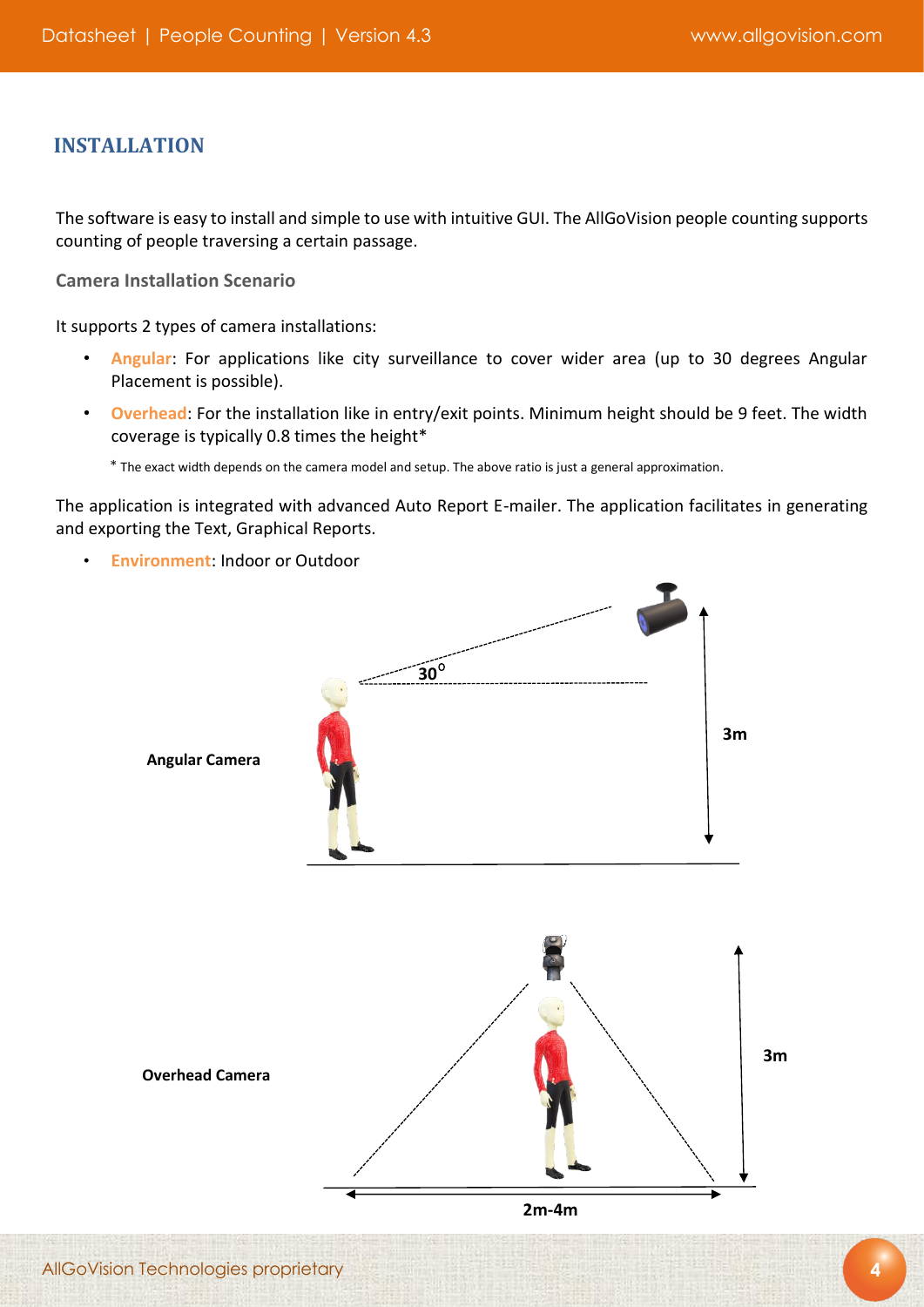#### **TECHNICAL HIGHLIGHTS**

- $\checkmark$  People counting report generation
- $\checkmark$  Auto emailer for reports
- $\checkmark$  Schedule of reports
- $\checkmark$  FTP upload of reports
- $\checkmark$  Comparison reports
- $\checkmark$  Zonal counting (adding many cameras to zone)

#### **INTEGRATION FLEXIBILITY**

AllGoVision People Counting application is available in 2 flavours:

#### **With VMS:**

AllGoVision application is based on Open Platform Standards. It is integrated with many open platform VMS.

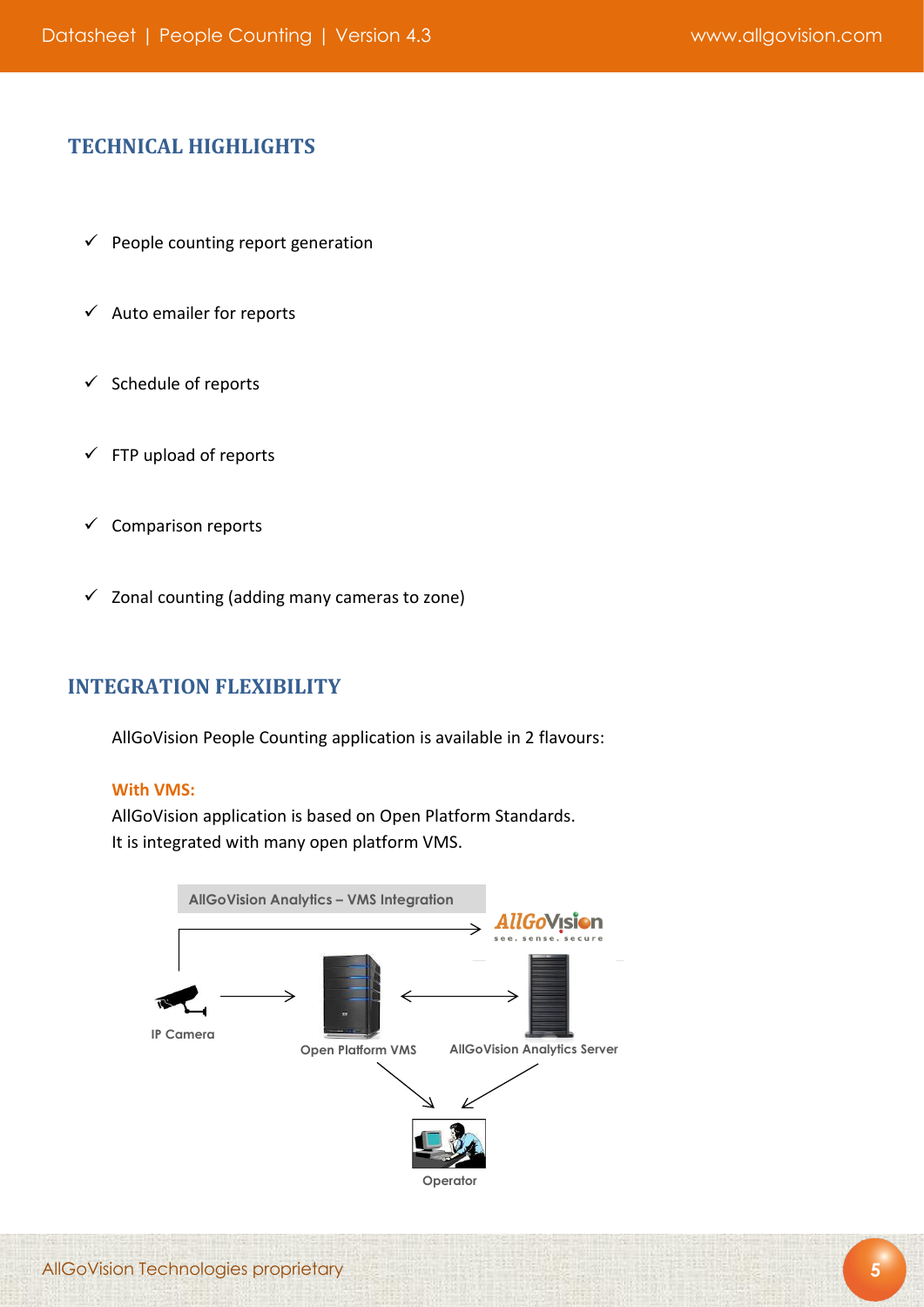#### **Without VMS:**

- It is a standalone application.
- Directly takes the video feed from camera.
- The alarms and reports are seen in AllGoVision Alarm Center.



#### <span id="page-6-0"></span>**Federated Architecture**

- With Federated Architecture, analytics can be done at local servers and viewed by local operators.
- A central server with a central operator can view all the alarms in the system generated by all the local servers.
- Alarms from different clients can be seen at the central Alarm Center and alarms are differentiated through Client IDs.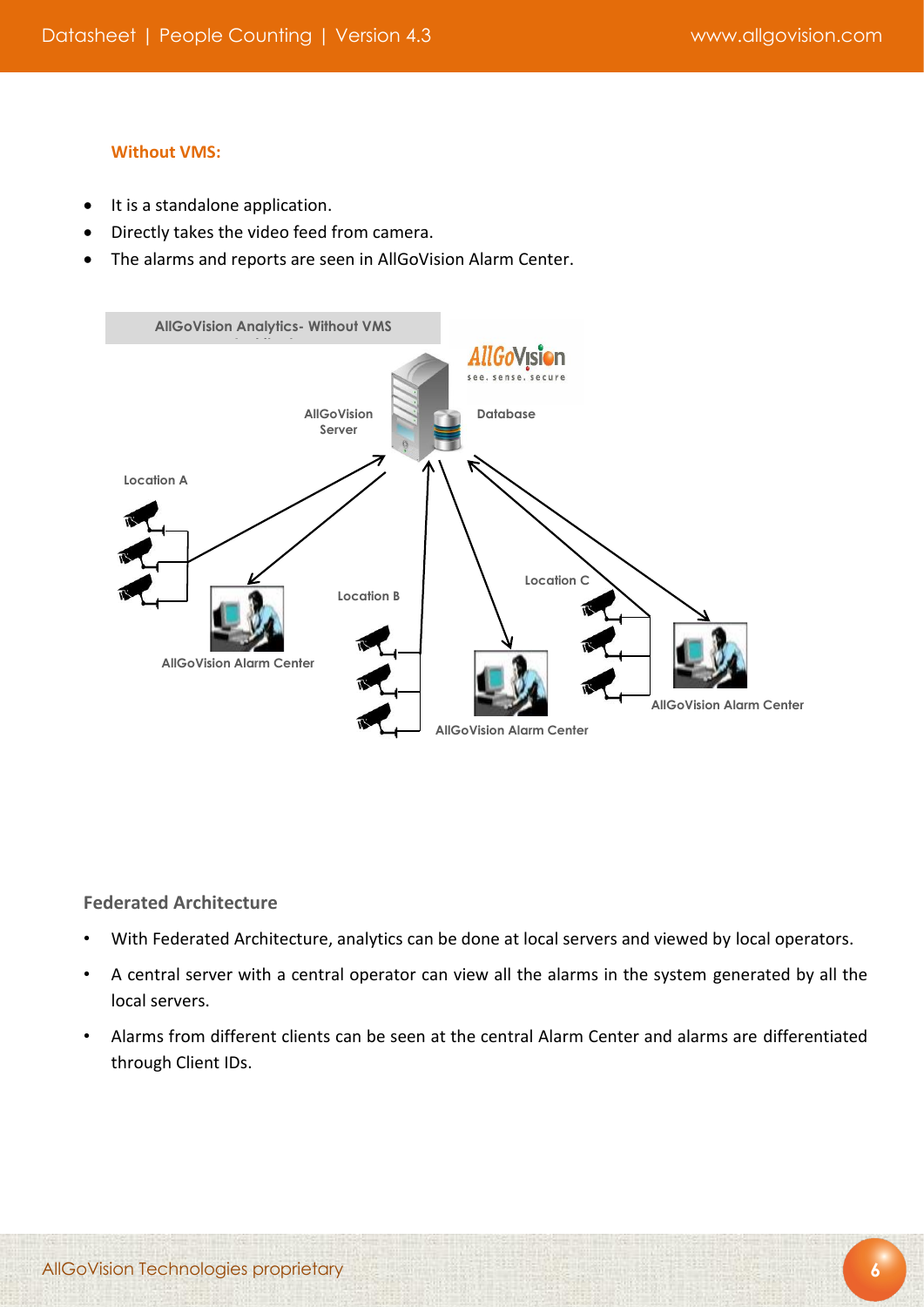

**7**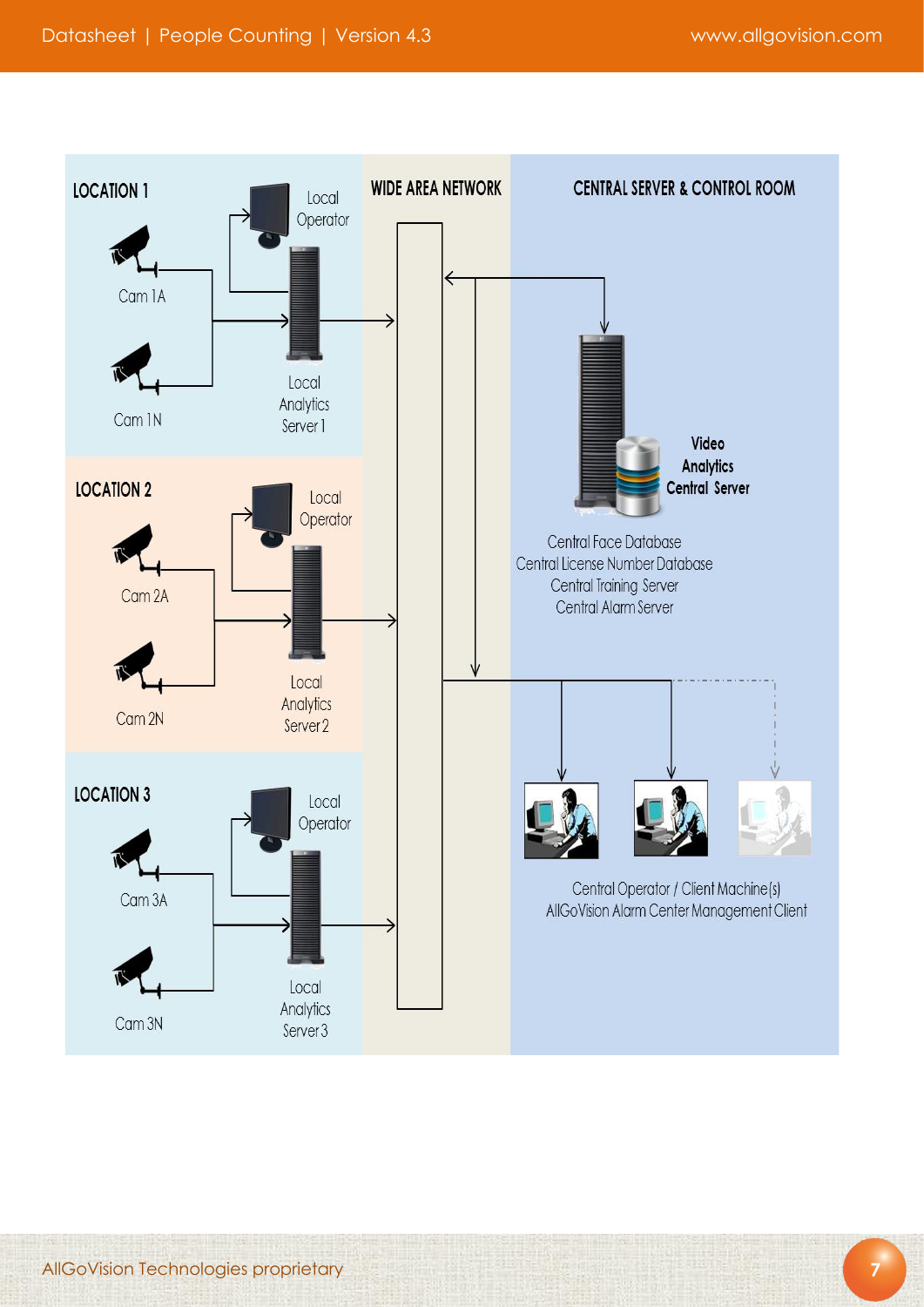<span id="page-8-0"></span>**Redundancy / Failover**

- Config Server can be setup for active/passive redundancy. NLB is used to manage the Active/Passive redundancy. When the active Config Server is up, all requests will be serviced by it. Only when it is down, requests are serviced by the passive Config Server.
- For video analytics, redundancy is achieved by having redundant server capacity for N:1 or 1:1 redundancy. When one or more VA Servers fail, the analytics pertaining to the cameras running in that server are re-assigned to a pre-designated set of servers.

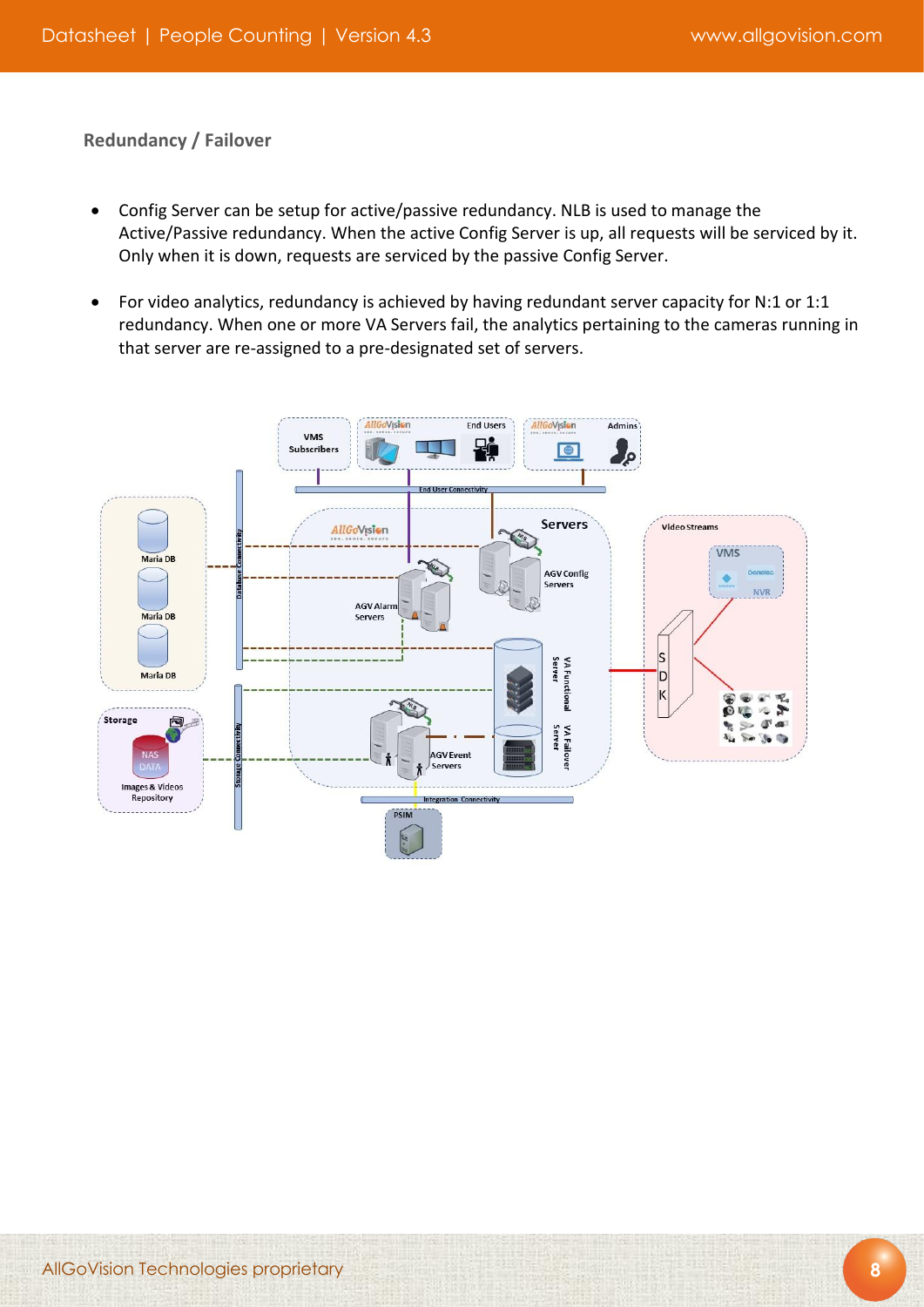#### **ALLGOVISION GUI**

AllGoVision product offers a graphical user interface with the choice of native windows-oriented, tab based, point and pick interface along with the Web UI. The options are provided to add cameras directly or from VMS, provide configuration and view alarms whenever event happens.

| <b>AllGoVision</b><br>. sense. secure<br>see                      |                                                |                                 |                                                                                                  | 1 will sn                          | <b>C</b> + Logout                     | $ -$ |
|-------------------------------------------------------------------|------------------------------------------------|---------------------------------|--------------------------------------------------------------------------------------------------|------------------------------------|---------------------------------------|------|
| lamera<br>Ist                                                     | Home > Camera List > Dashboard > Feature Setup |                                 |                                                                                                  |                                    |                                       |      |
| General Setup                                                     | Security<br>Safety                             | Operations Management           | Face Recognition<br>Traffic Management                                                           | Covid Prevention<br>Advanced Setup | Summary                               |      |
|                                                                   |                                                |                                 | Operations Management (Camera: PC_Overhead_LULU mall_9, IP: video file, Resolution: 1920 x 1080) |                                    |                                       |      |
| <b>Billis G</b> « Q i E { { E } { A } f<br>01-18-1970 Sun 20:57:2 | Cancre (                                       |                                 | Operations<br>People Counting<br>◉ Method 1 ○ Method 2<br>Queue Management                       |                                    | $\Box$<br><b>Reset Config</b><br>Save |      |
| Expand<br>Add                                                     | Region 1                                       | 9 Regions left<br>$\checkmark$  |                                                                                                  |                                    | <b>Start</b><br><b>View Output</b>    | Stop |
| Region<br>Name                                                    | Region 1                                       |                                 |                                                                                                  |                                    |                                       |      |
| Priority                                                          | Very Low                                       | <b>官 Region</b><br>$\checkmark$ |                                                                                                  |                                    |                                       |      |
| Area Analytics                                                    | Line Analytics                                 |                                 |                                                                                                  |                                    |                                       |      |
|                                                                   | Entry Exit Both Directions                     |                                 |                                                                                                  |                                    |                                       |      |

#### **AllGoVision People Counting**

| AllGoVision                                                                                                                                                                                                                                                                                     |                                                                                                      | <b>1</b> Priyanka<br><b>E</b> • Logout                                                                                                                                                                                                                                                                                                                                                                                                                                                                                                       |
|-------------------------------------------------------------------------------------------------------------------------------------------------------------------------------------------------------------------------------------------------------------------------------------------------|------------------------------------------------------------------------------------------------------|----------------------------------------------------------------------------------------------------------------------------------------------------------------------------------------------------------------------------------------------------------------------------------------------------------------------------------------------------------------------------------------------------------------------------------------------------------------------------------------------------------------------------------------------|
| amera<br>General Setup                                                                                                                                                                                                                                                                          | Home > Camera List > Dashboard > Feature Setup<br>Safety<br><b>Operations Management</b><br>Security | Traffic Management<br><b>Advanced Setup</b><br>Face Recognition<br>Summary                                                                                                                                                                                                                                                                                                                                                                                                                                                                   |
| Camera<br><b>Camera</b><br>Servers                                                                                                                                                                                                                                                              | Advanced Setup (Camera: PeopleCountM1 15, IP : video file, Resolution: 1280 x 720)                   |                                                                                                                                                                                                                                                                                                                                                                                                                                                                                                                                              |
| 63-65-2015 Thu 18:08:12                                                                                                                                                                                                                                                                         |                                                                                                      | Environment<br>Object Classification<br><b>Object Detection</b><br><b>RLVD Settings</b><br><b>Object Tracking</b>                                                                                                                                                                                                                                                                                                                                                                                                                            |
|                                                                                                                                                                                                                                                                                                 | Calibration                                                                                          |                                                                                                                                                                                                                                                                                                                                                                                                                                                                                                                                              |
| $\begin{tabular}{ c c } \hline \quad \quad & \quad \quad & \quad \quad & \quad \quad \\ \hline \quad \quad & \quad \quad & \quad \quad \\ \hline \quad \quad & \quad \quad & \quad \quad \\ \tiny \text{Amin} & \quad \quad & \quad \quad \\ \end{tabular}$<br><b>ELE</b><br><sub>Elegant</sub> | Camera 01                                                                                            | ■ Object Classification<br><b>Configure Classes</b><br>Map Features to Classes<br><b>Display Agent Classification</b><br><b>Display Agent Characteristics</b><br><b>De Classification Server</b><br><b>Select Classification Server</b><br>Min LBD Correlation Threshold<br>Min MOD Correlation Threshold<br><b>De Use Classification Server for Tracking Objects</b><br>Enable Class Based Alarm Filtering<br><b>Select Classes</b><br>Map Features to Classes<br>Overlap Percentage<br>Similarity Threshold<br>Maximum Object Displacement |

**People Counting setup**